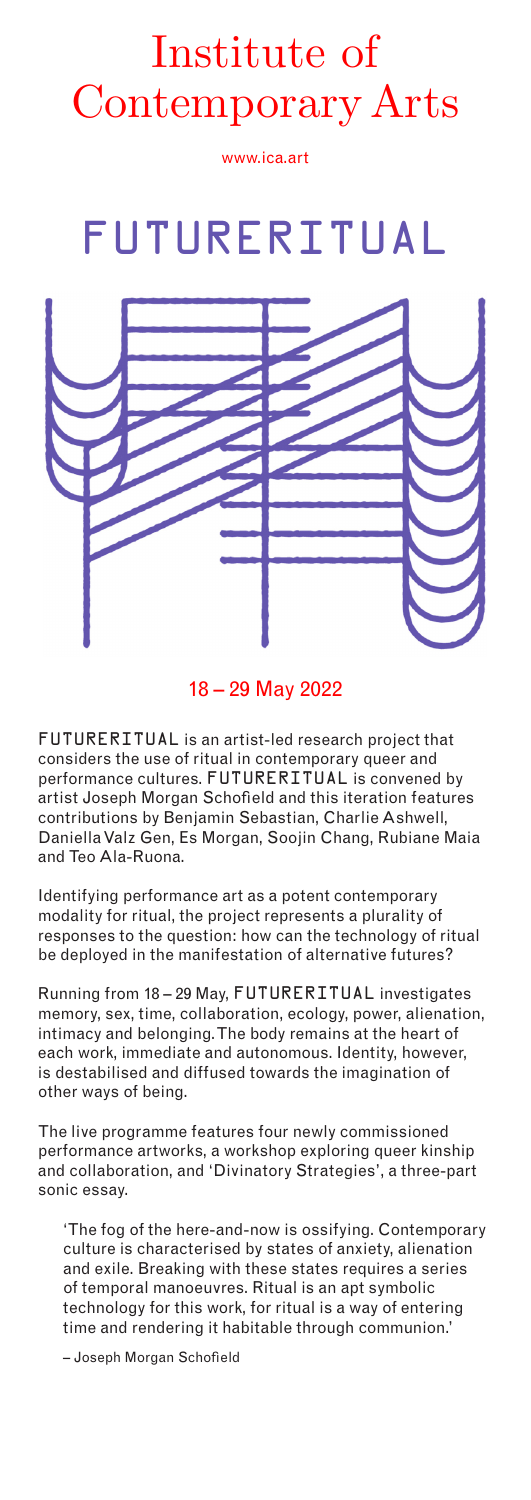### Programme

#### 18 May, 7– 10pm

#### **Benjamin Sebastian: 3 Reflections²**

A newly commissioned live installation unfolding over three hours – a constellation of mirrors, reflecting aspects of the body, time & spaces Sebastian inhabits.

#### 20 May, 11am–4:30pm

**Joseph Morgan Schofield and Es Morgan: Summoning** *Summoning* is a free workshop for pairs and partners, exploring the construction of selfhood through kinship, facilitated by artists Es Morgan and Joseph Morgan Schofield.

#### 21 May, 8– 9pm

#### **Soojin Chang: Heavenly Shower of Bank Notes**

An experimental ritual performance, made in collaboration with Georgie (Rei-n) Lo, which oscillates between a fighting ring, feast, and transaction.

#### 26 May, 8pm– 9:30pm

#### **Joseph Morgan Schofield: with bare feet touching the sky I yearn**

Underpinned by a deep sense of longing that is about both loss and desire, with bare feet touching the sky I yearn calls to a trans\* futurity which is wilder and more raw than the ossified present.

#### 29 May, 4– 6pm

**Rubiane Maia: Every Time I Trace The Horizon, My Hands Catch Fire [Book-Performance, Chapter III]** A new iteration of Rubiane Maia's 'Book-Performances', in which autobiographical texts, drawn from processes of Automatic Writing and Psychography, are spoken by collaborator Tiffany Auttrianna Ward, guiding Rubiane's performance actions.

## **Online**

#### 20 May, 27 May, 3 June **Divinatory Strategies**

'Divinatory Strategies' is a three part sonic essay exploring the entanglements of ritual with queer futurity, healing and performance. The essay is available online, and features the contributions of Charlie Ashwell, Daniella Vaz Gen, Es Morgan, Joseph Morgan Schofield, Soojin Chang and Rubiane Maia.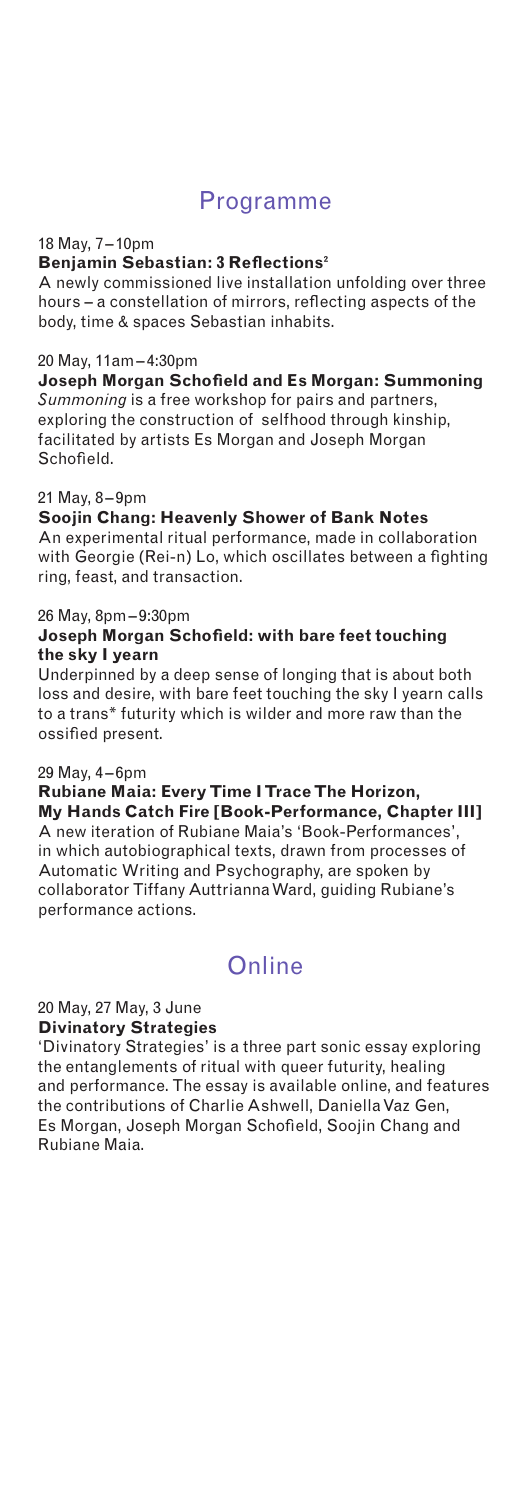### Bios

Joseph Morgan Schofield uses performance, moving image, writing and curation to create 'queer ritual action' which explores desire, grief, ecology and the wilding of queer and trans\* futurity. Their practice is relational, emerging through encounters between the sweating, wanting, sensate non-binary body and a host of human/other-than agents. They have engaged with the South Pennine Moors as muse and collaborator for a number of years, and also work responsively to other sites and contexts on different time scales.

Charlie Ashwell is a dance artist working with choreography, writing, and dramaturgy. Having graduated from London Contemporary Dance School in 2009, they performed with Seke Chimutengwende & Friends, Dog Kennel Hill Project, Janine Harrington, Florence Peake and English National Opera, among others. They have worked as dramaturg with Seke Chimutengwende, Es Morgan and Greg Wohead, alongside teaching technique, improvisation and choreography at the University of Roehampton. Charlie completed a Masters of Research in Choreography and Performance in 2014, going on to make solo work 'Banishing Dance' and duet 'spells' with Es Morgan. Their ongoing research explores the notion of 'Choreography as an Occult Practice', engaging the hidden, the spectral, the magical and the prophetic in dance performance.

Daniella Valz Gen is a poet, artist and card reader. Their work explores the interstices between languages, cultures and value systems with an emphasis on embodiment and ritual, through the mediums of performance, installation, conversation and text. Valz Gen is the author of the poetry collection *Subversive Economies* (PSS 2018). Their prose has been published in various art and literary journals such as *Lish*, *SALT. Magazine*, *Paperwork Magazine* and *The Happy Hypocrite* amongst others. They're currently developing the next stage of their project (be)longing, a series of immersive elemental rituals. Valz Gen has been focusing the last two years on integrating their oracular practice with their art and poetry. They run monthly gatherings exploring poetics in relation to the symbolism of Tarot cards within the container of Sacred Song Tarot.

Es Morgan creates performances as containers for language and movement, which co-exist on their own terms, without hierarchy or resolution. Made for theatres, clubs, galleries, and film, these works emerge in response to an array of interests: queer and post-work futures, poetry, tarot and far-left politics; funnelled through their shifting experiences of transness, intimacy, desire and longing.

Soojin Chang works in a process of trance, dissociation, feedback, and self-recognition to create performances that dissolve personhood and objecthood through animist methodologies. Their works take the form of video, live performance, ritual practice, and field research. Using her body as technology to transmute in/visibility, Chang's practice negotiates contemporary ethics, colonial inheritance, and queer, interspecies reliance. Current and recent interventions include: *Dog Eggs* at Asia Culture Center, Gwangju (2022); BXBY (2022) commissioned for the Jerwood/FVU Awards 2022; *a heifer would be needed for*